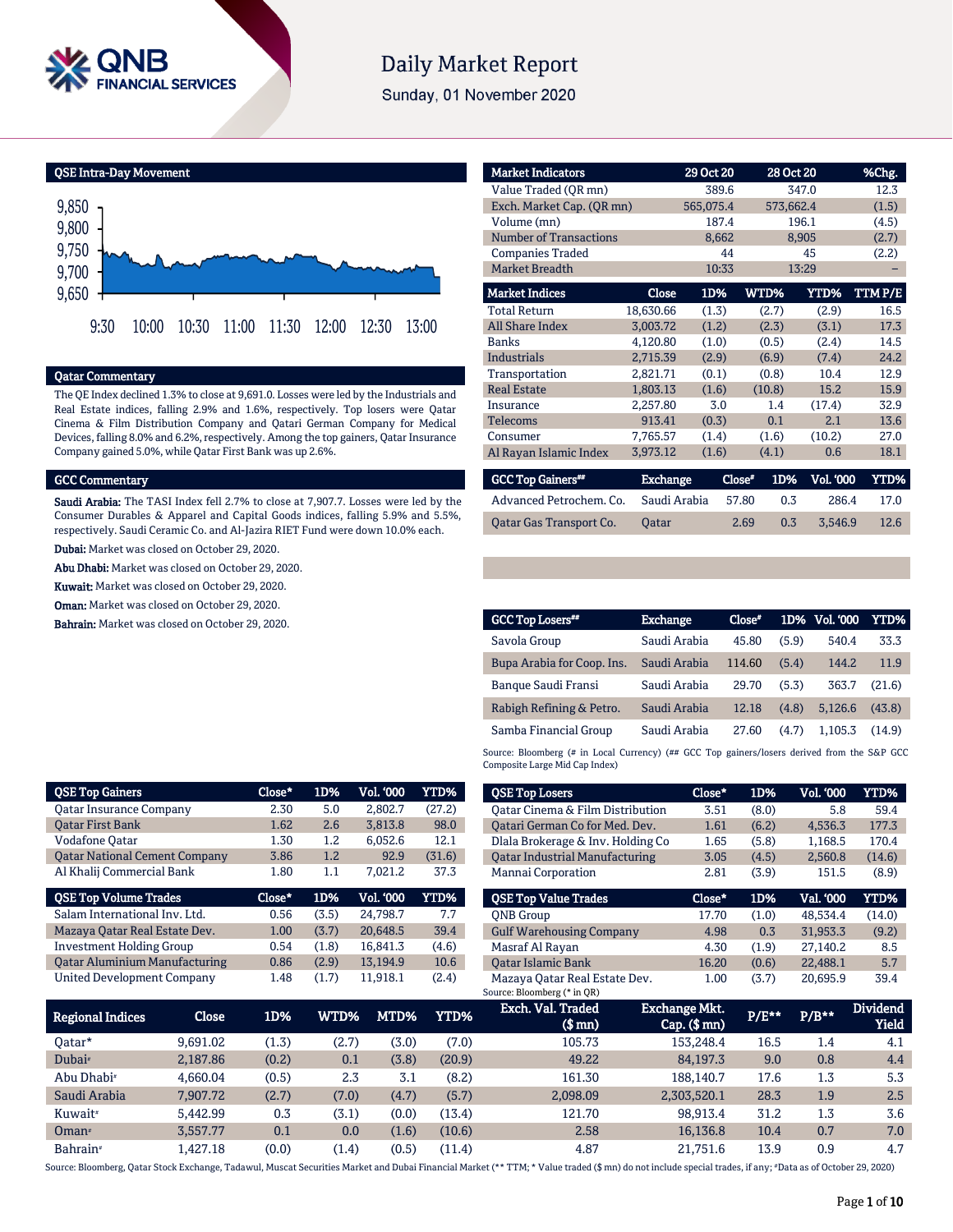# Qatar Market Commentary

- The QE Index declined 1.3% to close at 9,691.0. The Industrials and Real Estate indices led the losses. The index fell on the back of selling pressure from Arab and Foreign shareholders despite buying support from Qatari and GCC shareholders.
- Qatar Cinema & Film Distribution Company and Qatari German Company for Medical Devices were the top losers, falling 8.0% and 6.2%, respectively. Among the top gainers, Qatar Insurance Company gained 5.0%, while Qatar First Bank was up 2.6%.
- Volume of shares traded on Thursday fell by 4.5% to 187.4mn from 196.1mn on Wednesday. Further, as compared to the 30-day moving average of 298.2mn, volume for the day was 37.2% lower. Salam International Investment Limited and Mazaya Real Estate Development were the most active stocks, contributing 13.2% and 11.0% to the total volume, respectively.

| <b>Overall Activity</b>        | Buy %* | Sell %* | Net (QR)         |
|--------------------------------|--------|---------|------------------|
| Oatari Individuals             | 46.65% | 40.33%  | 24,613,569.9     |
| <b>Oatari Institutions</b>     | 28.28% | 16.98%  | 44,050,935.8     |
| Qatari                         | 74.93% | 57.30%  | 68,664,505.7     |
| <b>GCC</b> Individuals         | 1.25%  | 2.54%   | (5,017,475.1)    |
| <b>GCC</b> Institutions        | 3.60%  | 1.33%   | 8,840,424.2      |
| <b>GCC</b>                     | 4.85%  | 3.87%   | 3,822,949.1      |
| Arab Individuals               | 8.12%  | 9.76%   | (6,387,942.0)    |
| <b>Arab Institutions</b>       | 0.01%  |         | 19,280.0         |
| Arab                           | 8.13%  | 9.76%   | (6,368,662.0)    |
| <b>Foreigners Individuals</b>  | 3.22%  | 2.69%   | 2,073,610.7      |
| <b>Foreigners Institutions</b> | 8.87%  | 26.38%  | (68, 192, 403.5) |
| <b>Foreigners</b>              | 12.10% | 29.07%  | (66, 118, 792.8) |

Source: Qatar Stock Exchange (\*as a % of traded value)

# Earnings Releases and Global Economic Data

## Earnings Releases

| <b>Company</b>                                      | <b>Market</b> | <b>Currency</b> | Revenue (mn)<br>302020 | % Change<br>YoY | <b>Operating Profit</b><br>(mn) 302020 | % Change<br>YoY | <b>Net Profit</b><br>$(mn)$ 302020 | % Change<br>YoY |
|-----------------------------------------------------|---------------|-----------------|------------------------|-----------------|----------------------------------------|-----------------|------------------------------------|-----------------|
| <b>Bupa Arabia For Cooperative</b><br>Insurance Co. | Saudi Arabia  | <b>SR</b>       | 3.076.2                | $-0.01%$        |                                        |                 | 26.5                               | $-1.1%$         |
| Nama Chemicals Co.                                  | Saudi Arabia  | <b>SR</b>       | 100.0                  | $-16.3%$        | (11.8)                                 | N/A             | (9.9)                              | N/A             |
| Al Jouf Agricultural<br>Development Co.             | Saudi Arabia  | <b>SR</b>       | 68.9                   | 155.5%          | 12.7                                   | 400.4%          | 8.2                                | 643.4%          |
| Saudi Electricity Co.                               | Saudi Arabia  | <b>SR</b>       | 20.517.0               | $-1.5%$         | 3,368.0                                | $-12.6%$        | 2,201.0                            | $-17.8%$        |
| Saudi Paper Manufacturing Co.                       | Saudi Arabia  | <b>SR</b>       | 124.3                  | 2.1%            | 15.8                                   | 930.7%          | 4.1                                | N/A             |

Source: Company data, DFM, ADX, MSM, TASI, BHB.

### Global Economic Data

| Date  | <b>Market</b> | <b>Source</b>                            | <b>Indicator</b>              | Period     | Actual           | <b>Consensus</b> | <b>Previous</b>  |
|-------|---------------|------------------------------------------|-------------------------------|------------|------------------|------------------|------------------|
| 10/29 | <b>US</b>     | Department of Labor                      | <b>Initial Jobless Claims</b> | $24-Oct$   | 751 <sub>k</sub> | 770 <sub>k</sub> | 791 <sub>k</sub> |
| 10/29 | <b>US</b>     | Department of Labor                      | <b>Continuing Claims</b>      | $17-Oct$   | 7756k            | 7775k            | 8465k            |
| 10/29 | UK            | Bank of England                          | Money Supply M4 MoM           | Sep        | 0.90%            | -                | $-0.50%$         |
| 10/29 | <b>UK</b>     | <b>Bank of England</b>                   | M4 Money Supply YoY           | <b>Sep</b> | 12.30%           | -                | 12.10%           |
| 10/29 | EU            | <b>European Commission</b>               | <b>Consumer Confidence</b>    | Oct        | $-15.5$          | -                | $-15.5$          |
| 10/30 | EU            | Eurostat                                 | <b>CPI MoM</b>                | Oct        | 0.20%            | 0.10%            | 0.10%            |
| 10/30 | EU            | Eurostat                                 | <b>CPI Core YoY</b>           | Oct        | 0.20%            | 0.20%            | 0.20%            |
| 10/29 | Germany       | <b>German Federal Statistical Office</b> | <b>CPI MoM</b>                | Oct        | 0.10%            | $0.00\%$         | $-0.20%$         |
| 10/29 | Germany       | German Federal Statistical Office        | <b>CPI YoY</b>                | Oct        | $-0.20%$         | $-0.30%$         | $-0.20%$         |
| 10/30 | France        | <b>INSEE National Statistics Office</b>  | GDP OoO                       | 3Q2020     | 18.20%           | 15.00%           | $-13.70%$        |
| 10/30 | France        | <b>INSEE National Statistics Office</b>  | <b>GDP YoY</b>                | 302020     | $-4.30%$         | -7.30%           | $-18.90\%$       |
| 10/30 | France        | <b>INSEE National Statistics Office</b>  | <b>CPI MoM</b>                | Oct        | $-0.10%$         | $0.00\%$         | $-0.50%$         |
| 10/30 | France        | <b>INSEE National Statistics Office</b>  | <b>CPI YoY</b>                | Oct        | 0.00%            | 0.10%            | 0.00%            |
| 10/31 | China         | <b>ERROR</b>                             | Composite PMI                 | Oct        | 55.3             |                  | 55.1             |
| 10/31 | China         | China Federation of Logistics            | <b>Manufacturing PMI</b>      | Oct        | 51.4             | 51.3             | 51.5             |
| 10/31 | China         | <b>China Federation of Logistics</b>     | Non-manufacturing PMI         | Oct        | 56.2             | 56               | 55.9             |

Source: Bloomberg (s.a. = seasonally adjusted; n.s.a. = non-seasonally adjusted; w.d.a. = working day adjusted)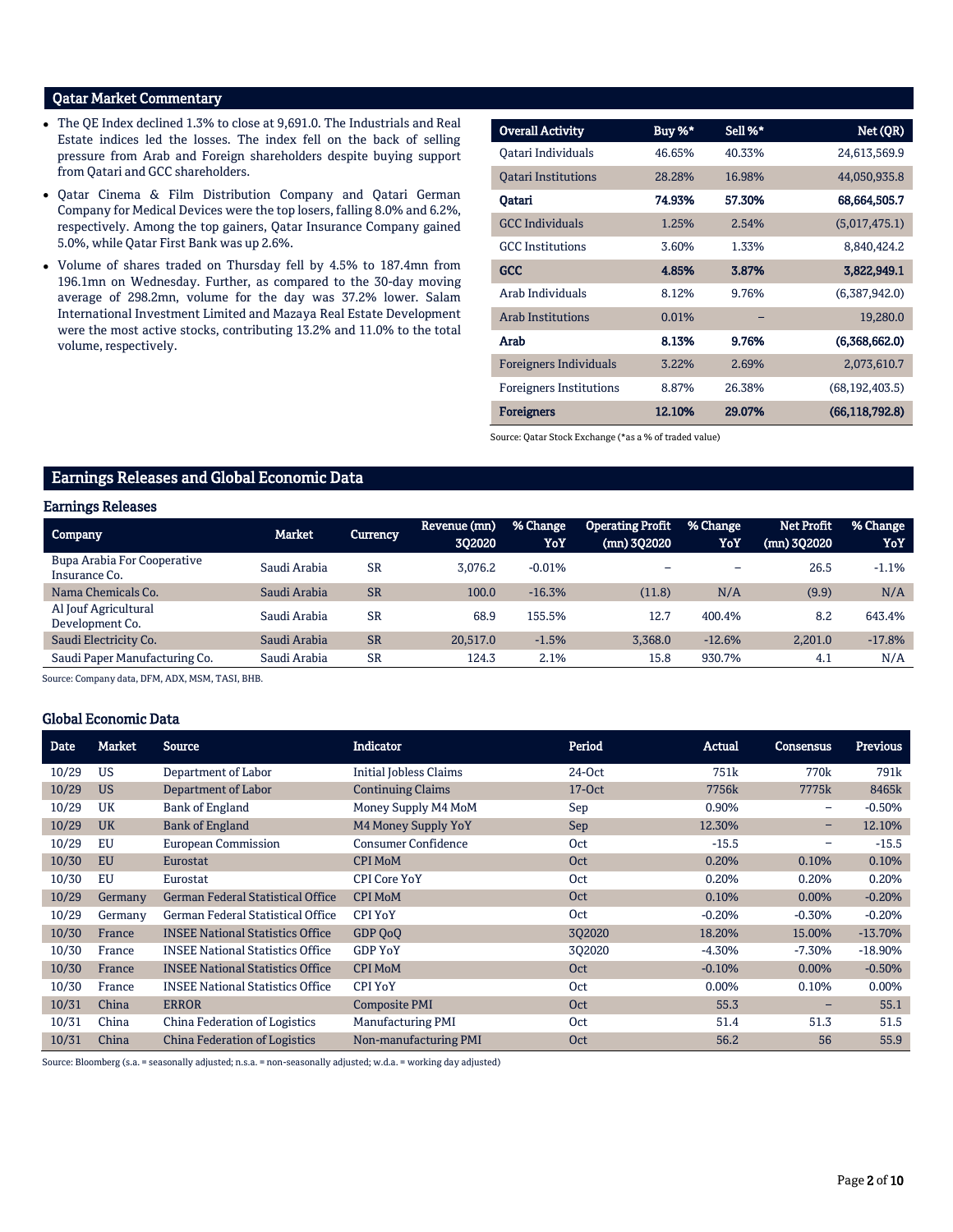# News

Qatar

 GISS reports net loss of QR5.2mn in 3Q2020; misses our estimate – Gulf International Services (GISS) reported net loss of QR5.2mn in 3Q2020 as compared to net profit of QR5.3mn in 3Q2019 and net profit of QR45.3mn in 2Q2020, missed our estimate of net profit QR41.3mn. The company's Revenue came in at QR707.2mn in 3Q2020, which represents a decrease of 7.8% YoY (-2.8% QoQ). In 9M2020, GISS recorded net profit of QR48.8mn as compared to QR34.6mn in 9M2019. EPS amounted to QR0.026 in 9M2020 as compared to QR0.019 in 9M2019.The group's revenue saw a moderate 1% jump to QR2.3bn, driven by growth across the business, excepting drilling segment. The net profit growth was primarily on the aviation and insurance segments. The aviation showed strong operational and financial performance due to the market expansion strategy and the insurance segment continued to build on premiums owing to successful contract renewal and favorable pricing terms. GISS boarded stated, "Despite macroeconomic headwinds, GISS continued to reposition its segments led by the Group's commitment to expand market share and focus on rationalizing its operating costs, while ensuring effective utilization of assets, in order to build solid growth prospects." The drilling segment netted losses of QR120mn, mainly on a 19% decline in revenue to QR723mn.The top-line was mainly impacted by premature rig suspension within the on-shore fleet, amid COVID-19 pandemic; however, the suspension is only for a temporary period and these rigs are expected to commence operations soon. Moreover, the rig day-rates, with effect from July 2020, had been re-priced with lesser rates, amid sluggish demand outlook. The on-shore and offshore revenues fell 54% and 12% respectively. The revenue reduction was partially offset by additional revenue streams from its joint venture, as two of the planned rigs have already commenced operations during the year. Nevertheless, GDI has been successful in achieving the cost efficiencies on account of lowered operating costs, through numerous cost optimization plans in the past two years. The aviation segment reported revenue of QR490mn, up 13%, translating into net earnings of QR422mn against QR101mn the year-ago period. The significant growth in profitability was supported by a one-off non-cash capital gain of QR268mn on transfer of land and building by Gulf Helicopters Company to GIS, as a part of distribution of dividends in kind. Revenue within the insurance segment increased significantly by 23% to QR736mn, on the back of successful renewal of policies, along with improved pricing terms on all major accounts within the medical segment, which provided an assurance of continued revenue streams over the year. Moreover, the segment was further able to add new clients within its medical line of business. The segment's net profit was up QR29mn on significant improvement in premiums in addition to 19% lower net claims. The group's catering segment reported a 15% jump in revenue to QR317mn, amid successful expansion of core industrial catering and manpower contracting services and higher occupancy levels at Mesaieed and Dukhan camps. GISS' total assets stood at QR10.5bn. On the liquidity front, the closing cash, including short-term investments, stood at QR795mn.

The total debt at group level stood at QR4.6bn at the end of September 30, 2020. (QNB FS Research, QSE, Gulf-Times.com)

- NLCS' net profit declines 89.0% YoY and 91.9% QoQ in 3Q2020 – Alijarah Holding's (NLCS) net profit declined 89.0% YoY (- 91.9% QoQ) to QR1.0mn in 3Q2020.The company's 'Total Revenues and Income' came in at QR33.0mn in 3Q2020, which represents a decrease of 39.3% YoY (-13.2% QoQ). In 9M2020, NLCS posted net profit of QR7.5mn as compared to QR12.9mn in 9M2019. EPS amounted to QR0.015 in 9M2020 as compared to QR0.026 in 9M2019. (QSE)
- ZHCD's net profit declines 3.7% YoY and 50.0% QoQ in 3Q2020 – Zad Holding Company's (ZHCD) net profit declined 3.7% YoY (-50.0% QoQ) to QR31.0mn in 3Q2020. The company's Operating Revenue came in at QR258.6mn in 3Q2020, which represents a decrease of 12.8% YoY (-10.9% QoQ). In 9M2020, ZHCD recorded net profit of QR138.0mn as compared to QR 147.3mn in 9M2019. EPS amounted to QR0.58 in 9M2020 as compared to QR0.62 in 9M2019. (Gulf-Times.com)
- AKHI posts 20.2% YoY decrease but 40.8% QoQ increase in net profit in 3Q2020 – Al Khaleej Takaful Insurance Company's (AKHI) net profit declined 20.2% YoY (but rose 40.8% on QoQ basis) to QR7.4mn in 3Q2020. In 9M2020, AKHI posted net profit of QR28.8mn as compared to QR27.9mn in 9M2019. EPS remained flat YoY at QR0.11 in 9M2020. (QSE)
- QETF discloses its condensed financial statements for the ninemonth period ended September 30 – QE Index ETF (QETF) disclosed its condensed financial statement for the nine-month period ended September 30, 2020. The statements show that the net asset value as of September 30, 2020 amounted to QR398,359,822 representing QR 9.815 per unit. (QSE)
- Fuel to cost less in November Qatar Petroleum (QP) announced the prices of fuel prices for the month of November which showed a decrease of QR0.05 for both premium grade and Super petrol as well as for diesel, compared to the October prices. QP set the price of a liter of diesel at QR1.10 for the month of November, compared to QR1.15 per liter during October, and set the price of Super Petrol (95) at QR1.25, compared to QR1.30 per liter during the current month. Premium Petrol (91) also witnessed a decrease of QR 0.05, as Qatar Petroleum set its price at QR1.20 per liter for the next month, compared to QR1.25 per liter during the month of October. (Gulf-Times.com, Peninsula Qatar)
- WOQOD partners with talabat for Sidra home delivery service Qatar Fuel Company (WOQOD) has announced that WOQOD's Sidra, Qatar's leading home-grown convenience store, has partnered with talabat to enhance its e-shopping offering for customers. The partnership follows an increased demand for online shopping, offering customers a contactless shopping experience by delivering essential and fresh products to their homes at the click of a button, WOQOD said in a statement. Sidra's expansion into online delivery comes as convenience stores look for new, safe ways to serve customers in view of the COVID-19 pandemic, the statement noted. (Gulf-Times.com)
- Qatari banks' assets rise more than 9% YoY in September  $A$ robust double-digit growth in credit to the public sector and the rapid expansion in reserves helped Doha's commercial banks' assets rise more than 9% YoY in September, amidst relaxation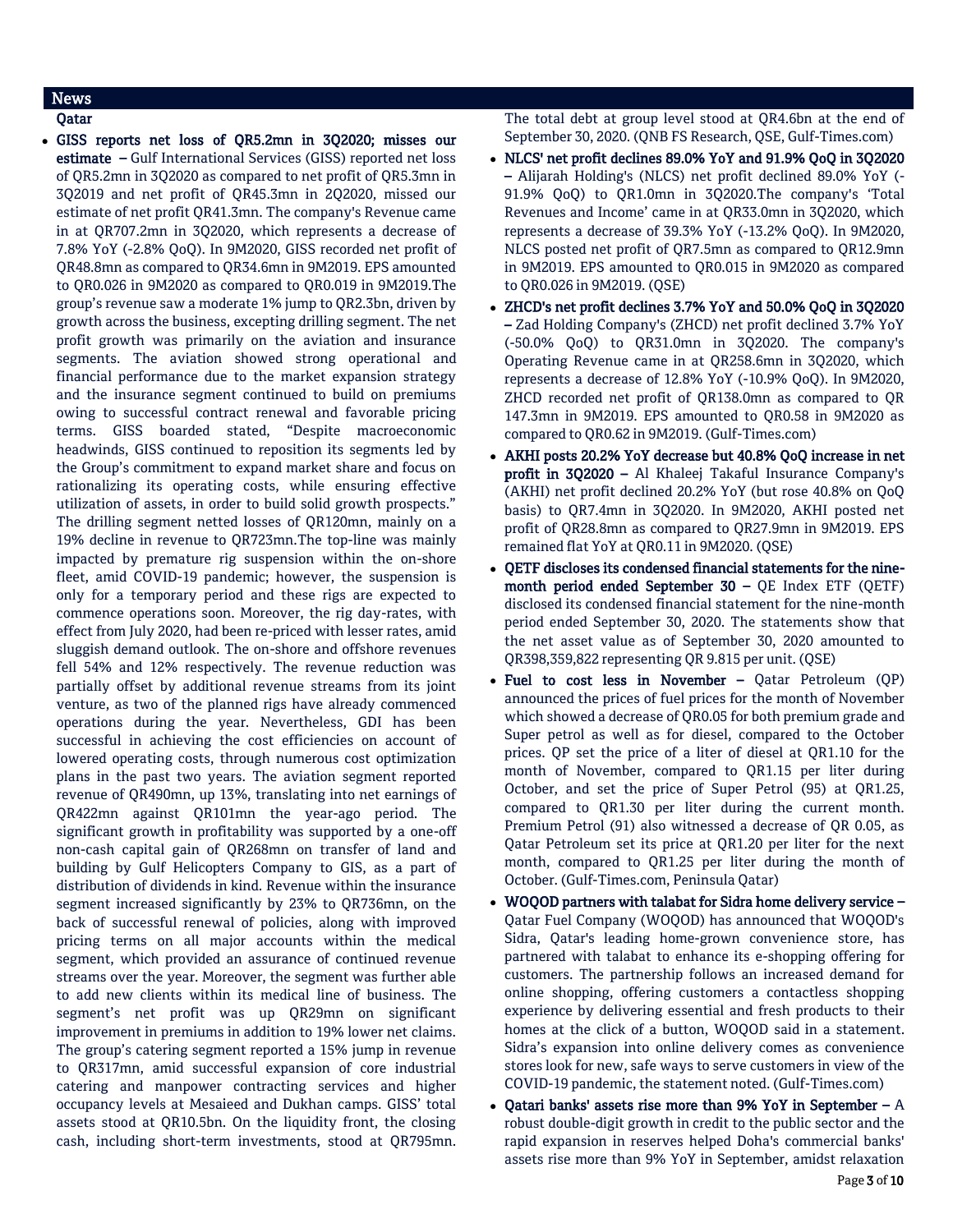in the COVID-19 related restrictions, according to the Qatar Central Bank (QCB). Total assets of commercial banks stood at QR1.62tn with domestic assets constituting QR1.4tn or 86% of the total, and overseas assets at QR0.23bn or 14% of the total in the review period. Total domestic assets were seen expanding 10.33% while the foreign assets had a muted little over 1% YoY growth in September 2020. The commercial banks' total credit soared 11% YoY to QR1.11bn with domestic credit expanding 12.06% to QR1.03bn and overseas credit by about 2% to QR75.36bn in September this year. The commercial banks' total credit to public sector witnessed about 16% YoY growth to QR349.98bn and that to the private sector by more than 9% to QR74.23bn; whereas those to non-banking financial institutions declined about 14% to QR14.03bn. The total securities portfolio, which is the second largest component of the commercial banks' assets side, witnessed about 4% YoY decline to QR191.86bn in September 2020. The domestic and overseas securities portfolio was seen declining more than 3% and 10% to QR173.78bn and QR18.08bn respectively in the review period. The YoY expansion in the domestic assets of the commercial lenders at the end of September 30, 2020, was on a robust growth trajectory, especially in the case of credit, investments in associates and subsidiaries and other nonspecified assets. Of the total QR191.86bn total securities portfolio; debt (conventional) was to the extent of QR113.81bn, which fell more than 6% YoY; and sukuk (Islamic) QR73.81bn (0.3%). (Gulf-Times.com)

- Private sector exports exceed QR10bn in first eight months of 2020 – Qatar's private sector exports exceeded the QR10bn mark in the first eight months of the year, according to Qatar Chamber's monthly economic newsletter for October 2020. The newsletter also reported that private sector trade figures in August 2020 reached QR929mn, according to the certificates of origin issued by Qatar Chamber. Prepared by the chamber's Research and Studies Department, the report cited figures for August 2020 from the Planning and Statistics Authority. It stated that the total value of foreign merchandise trade amounted to QR21.1bn, or a 0.5% growth, compared to the QR21bn recorded in July 2020. In August 2020, the total exports of goods (including exports of goods of domestic origin and reexports) amounted to around QR14bn, or a 2.9% increase, compared to QR13.6bn recorded in July. Imports during the same month amounted to around QR7.1bn, or a 4.1% decrease, compared to QR7.4bn in July. The country's trade balance, which represents the difference between total exports and imports, showed a surplus of QR6.9bn or an 11.3% increase in August 2020 compared to QR6.2bn in July. The report stated that China topped the list of the countries of destination for Qatar's foreign trade with about QR3.5bn in August 2020, or a 16.6% share, of Qatar's total foreign trade. During the same period, India topped the list of the countries of destination for the private sector's exports amounting to around QR299mn, which is a 32.1% share of the total exports. (Gulf-Times.com)
- Deals soar in realty sector The real estate market is back in action as deal-making activities have gained traction over the past few months. After seeing a lull in activities due to outbreak of coronavirus pandemic, there is a steady rise in real estate transactions since April this year, when business activities slowed down due to COVID-19 restrictions. In the last two

quarters, the deal size in the real estate sector has nearly doubled, showing that the sector has recovered much of the ground it had lost during the peak of COVID-19 outbreak. During April-June quarter of this year, when pandemic outbreak slowed the pace of commercial activities, deals worth QR5.4bn were signed, according to the Planning and Statistics Authority. While, during July-September quarter, deals worth QR10.1bn were signed, signaling confidence among real estate investors and buyers. The deal-making activities had reached their lowest in April and May during the year. Deals worth QR818mn were signed in April in total 215 transactions while in May deals worth QR758mn were struck in 180 transactions, according to data available with the Planning and Statistics Authority. But since then, activities have gained momentum. June marked the start of the recovery in the sector as real estate properties worth QR3.8bn exchanged ownership in 456 transactions. The trend of a solid recovery was confirmed next month as deals worth QR2.8bn were signed in around 644 transactions. In August, deals worth 4.2bn were signed in around 500 transactions. "The confidence of investors and buyers is gradually coming back because two main factorsconsistent fall in COVID-19 infection cases and policies taken recently by government authorities," an analyst with a real estate consulting firm told The Peninsula. "Allowing foreign companies and individuals to own real estate in more areas in the country is a big game-changer for real estate sector. This move has sent a clear message that the government wants to attract foreign investment in this sector," he added. (Peninsula Qatar)

# International

- US economy posts record growth in third-quarter; COVID-19 scarring to last - The US economy grew at a historic pace in the third quarter as the government injected more than \$3tn worth of pandemic relief which fueled consumer spending, but the deep scars from the COVID-19 recession could take a year or more to heal. The 33.1% annualized growth rate reported by the Commerce Department on Thursday, the last major economic scorecard before next Tuesday's presidential election, did not ease the human tragedy inflicted by the coronavirus pandemic, with tens of millions of Americans still unemployed and more than 222,000 dead. The economy remains 3.5% below its level at the end of 2019 and incomes plunged in the third quarter. Nevertheless, with five days remaining to Election Day President Donald Trump, trailing in most national opinion polls, cheered the report. "Biggest and Best in the History of our Country, and not even close," Trump wrote on Twitter. "So glad this great GDP number came out before November 3rd." Trump's Democratic challenger Joe Biden highlighted the lack of full recovery and the rapidly petering growth spurt. "We are in a deep hole and President Trump's failure to act has meant that third-quarter growth wasn't nearly enough to get us out of (it)," said Biden. "The recovery that is happening is helping those at the top, but leaving tens of millions of working families and small businesses behind." (Reuters)
- US consumer spending beats forecasts; worries over decreasing government money – US consumer spending rose more than expected in September, but decreasing benefits for millions of unemployed Americans, cooling temperatures and a resurgence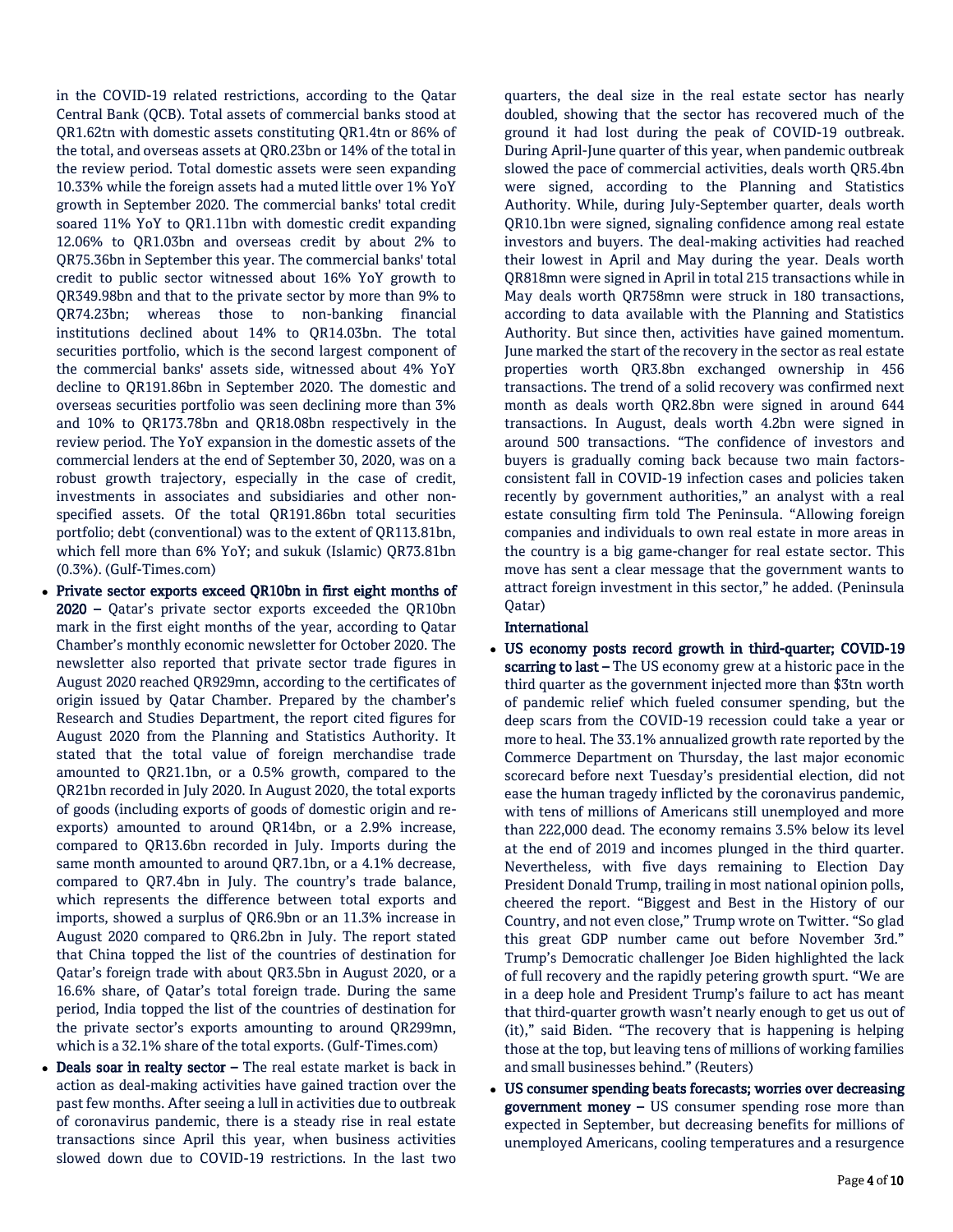in COVID-19 cases across the nation could crimp spending in the fourth quarter. The report from the Commerce Department on Friday also showed inflation remaining muted last month, which could allow the Federal Reserve to keep interest rates near zero for a while to aid the recovery from the COVID-19 recession as fiscal stimulus runs out. More than \$3tn in government pandemic relief, which included a weekly unemployment benefits subsidy, spurred record economic growth in the third quarter. Consumer spending, which accounts for more than two thirds of U.S. economic activity, increased 1.4% last month after gaining 1% in August. Economists polled by Reuters had forecast consumer spending rising 1% in September. Consumers boosted purchases of goods like new motor vehicles, clothing and footwear. They also lifted spending on healthcare, membership clubs, as well as outlays at sports centers, parks, theaters and museums. Still, consumer spending remains below its level at the start of the year, held back by outlays on services like air travel and hotel accommodation. Spending has shifted towards goods, indicating the services-driven economy's recovery from the recession, which started in February, would be slower than previous downturns. Consumer sentiment was little changed at the end of October from earlier in the month amid fears over rising COVID-19 cases, other data showed on Friday. (Reuters)

- UK rejects 'Britain First' trade policy, taking swipes at US and EU – Britain will chide the "pernicious" trade practices of the US and Europe, even as it tries to pin down deals with its most important allies in a post-Brexit drive to reinvent itself as a free trading nation. The COVID-19 pandemic has wrought havoc on global supply chains, fanning global trade tensions as nations scramble for scarce goods and try to protect their own economic interests. Britain left the European Union in January, giving it the power to negotiate its own trade deals for the first time in 45 years - something ministers have promoted as the biggest economic benefit of leaving the world's largest trading bloc. Trade minister Liz Truss will set out the principles that underpin Britain's future trade policy in a speech that takes aim at the damage caused by both protectionism and unfettered state-subsidization. "She will argue for too long the world has turned a blind eye to 'pernicious' trading practices," said a statement accompanying excerpts of her remarks released in advance. Truss will say those approaches have had a "corrosive effect on the foundations of our rules-based free trade system, spreading disillusionment and distrust." "Britain is learning from the twin errors of values-free globalization and protectionism, and we are instead rooting our approach for global free trade in our values of sovereignty, democracy, the rule of law and a fierce commitment to high standards," she will say. While Britain's government wants the freedom to be able to provide state aid, it is opposed to the over-use of subsidies and has no plans to become highly interventionist. Her comments come at a time when nearly a trillion dollars per year of trade with Britain's closest neighbor is under threat, with the clocking ticking down to a November 3 US election that could mean Britain's years-long courting of US President Donald Trump is wasted. (Reuters)
- IMF tells Britain to keep up COVID-19 spending, plan for tax rises – Britain can afford to ramp up its already massive spending push to counter the effects of the coronavirus

pandemic on the economy, the head of the International Monetary Fund said. With Finance Minister Rishi Sunak facing alarm from within his Conservative Party about a record peacetime budget deficit, IMF managing director Kristalina Georgieva said he should increase public investment and bolster welfare support for people who lose their jobs because of the crisis. The government should also continue supporting companies and protecting workers until the economic hit eases, Georgieva said at the end of a review of Britain's economy by the Fund. "My main message today is that continued policy support is essential to address the pandemic and to sustain and invigorate a recovery," Georgieva said. Low interest rates meant Britain could afford to borrow heavily to limit the economic and social impact of the crisis, but in the longer-term tax rises would be needed, she added. The IMF has estimated that Britain is on course to rack up a budget deficit of 16.5% of gross domestic product this year, dwarfing the hit from the global financial crisis. Georgieva said fixing the public finances, including lowering public debt as a share of the economy, was essential, but should only happen once the pandemic was over. "The economy is like a ship in rough waters, and this ship has not yet come to shore," she said. Carbon taxes, valued-added tax and property taxes were all areas where Britain could boost revenue without hurting growth. IMF staff said tax increases would be almost inevitable. (Reuters)

- Eurozone economy surges in third quarter before expected blow from new lockdowns - The Eurozone economy rebounded much more than expected in the third quarter from its coronavirusinduced slump, but the recovery is likely to be cut short as countries reintroduce restrictions to stem a second wave of the pandemic. GDP in the 19 countries sharing the euro surged 12.7% QoQ in the third quarter after contracting 11.8% in the second, the European Union's statistics office, Eurostat, said. Economists polled by Reuters had expected a 9.4% quarterly rise. "A whopping 12.7% rebound in GDP in the third quarter is a bittersweet result with new lockdowns just being announced. That makes a double-dip unavoidable," said ING economist Bert Colijn. The Eurozone average was boosted mainly by the countries that experienced the harshest lockdowns in the second quarter –France, Italy and Spain – which all registered quarterly growth between 16.1% and 18.2%, preliminary data showed. Yet, France and Germany will introduce extensive lockdowns for all of November raising the prospect of another economic contraction in the fourth quarter. European Central Bank Vice President Luis de Guindos said he expected economic growth in the final three months of the year to disappoint. Keen to avoid a repeat of the recession, Italian Economy Minister Roberto Gualtieri said it was the government's "absolute priority" to avoid a national lockdown that would derail the third quarter recovery. (Reuters)
- EU arms itself against US and others in trade disputes The European Union will arm itself with potential punitive tariffs against the US and other rivals if they take advantage of World Trade Organization paralysis and refuse to settle trade disputes. The European Commission, European Parliament and the European Council, which represents the 27 EU governments, agreed on Wednesday on a new enforcement law to protect the bloc's interests in cases that would normally be handled by the WTO. The WTO's Appellate Body, which has acted as a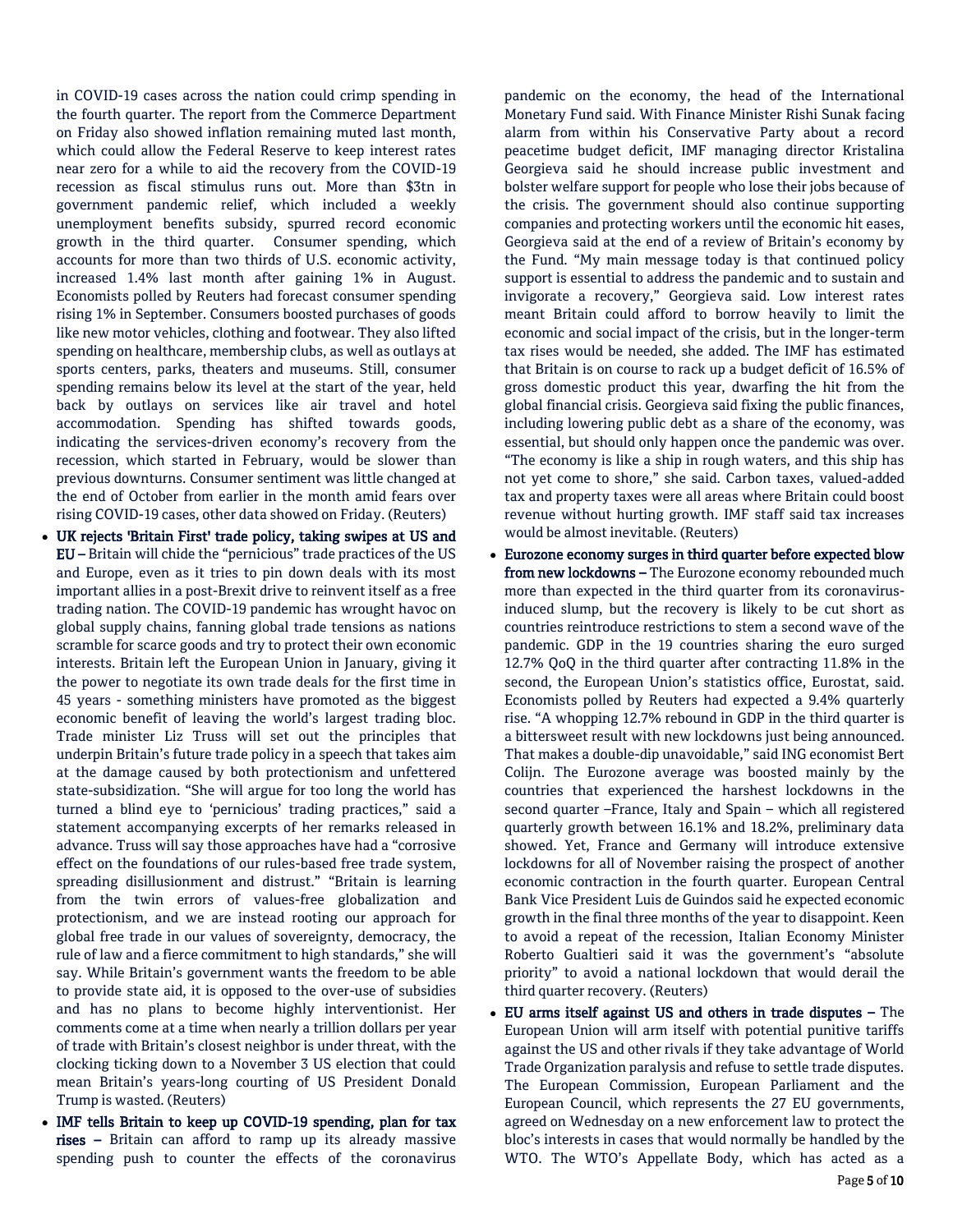supreme court for international disputes, became paralyzed last December after Washington blocked new appointments and left it with too few adjudicators to make new rulings. The move allows any WTO member unhappy with the finding of a lowerlevel WTO panel to launch an appeal into a void, leaving a case in legal limbo. Under the plan, the European Union would be able to take retaliatory action based on a WTO panel finding if another country tried to block a final settlement. The EU has agreed an interim appeals mechanism that would produce a final adjudication with a series of trade partners, including Australia, Canada and China, but not the US. The new EU law will extend to possible trade measures for services and for intellectual property rights and could also be used in disputes over bilateral trade agreements, such as the deal the EU is trying to strike with Britain. As part of Wednesday's agreement, the European Commission, which typically comes up with proposed laws, has also committed to put forward by the end of 2021 new rules to protect the EU against "coercive" action by others. (Reuters)

- ECB survey see lower growth, inflation next year The Eurozone economy may shrink less this year than feared but its rebound is also likely to be more shallow, the European Central Bank's Survey of Professional Forecasters showed. The quarterly survey, done in early October before the most severe pandemic-related lockdown measures were implemented, sees the economy shrinking by 7.8% this year, less than its July prediction for an 8.3% drop, while next year's growth is seen at 5.3%, below a previous forecast for 5.7%. Although these surveys are often an integral part of the ECB's policy deliberations, its role has likely diminished this time since the economic outlook is rapidly deteriorating as governments implement lockdown measures to contain the rapid spread of the coronavirus. Indeed, the ECB on Thursday flagged even more policy easing at its December meeting as fears of a doubledip recession grow and the only question is just how big its move will be. Inflation in the survey is now seen at 0.3% this year, below a previous forecast for 0.4% while in 2021, it is expected to average 0.9%, down from 1% predicted in July, both well below the ECB's target of almost 2%. In 2025, deemed as the "longer-term", inflation is seen at 1.7%, above the last forecast for 1.6%, while the longer-term growth projection was left unchanged at 1.4%. (Reuters)
- German economy grows at record pace before second wave of pandemic – The German economy grew by a record 8.2% in the third quarter as higher consumer spending and exports helped Europe's largest economy to recover partly from its worst-ever recession caused by the COVID-19 pandemic, data showed on Friday. The jump in output from July to September was the biggest since the Federal Statistic Office began collecting quarterly growth data in 1970 and was stronger than the 7.3% increase predicted by economists in a Reuters poll. The jump followed an unprecedented plunge of nearly 10% in the second quarter, when household spending, company investments and trade collapsed during the first wave of the pandemic. An aggressive second wave of infections and a new partial lockdown to slow down the spread of the disease are now clouding the growth outlook for the fourth quarter and beyond. The bigger-than-expected rebound in the third quarter was driven by higher private consumption, rebounding investments

in equipment and strong exports, the statistics office said. The preliminary data did not include a lot of details, but car companies and engineering associations have pointed to surprisingly strong demand from China in recent months. Separately, the German government on Friday revised upwards its estimate for GDP this year. It now expects GDP to shrink by 5.5% in 2020 compared with a previous estimate for a 5.8% decline. Adjusted for calendar effects, it sees the economy shrinking by 5.9%. The government confirmed its 2021 forecast for the economy to grow by 4.4% despite the second wave of infections and the partial lockdown. Bars, restaurants, cinemas and gyms will close from Monday until end of November. Schools and shops will stay open under certain conditions. The government is planning to compensate companies affected by the lockdown by paying them up to 75% of their sales from last year's November. Finance Minister Olaf Scholz has earmarked 10bn Euros for this new aid package. (Reuters)

- German unemployment falls sharply before partial lockdown German unemployment fell much more than expected in October and demand for job protection schemes kept declining as the labor market in Europe's largest economy continued to recover from the first wave of the coronavirus pandemic. The surprisingly strong data, released by the Labor Office on Thursday, suggested household spending should support growth in the fourth quarter, though a partial lockdown to break a second wave of infections, which takes effect on Monday, is likely to hurt consumption. The number of people out of work fell by 35,000 in seasonally adjusted terms to 2.863mn, the data showed, far more than a 5,000 drop forecast in a Reuters poll. The unemployment rate eased to 6.2% in October from 6.3% in the previous month. The number of people on short-time work schemes, which have shielded the labor market from the brunt of the pandemic, dropped sharply to 2.58mn in August - the last month for which reliable data was available. This compared to more than 4mn in July and a peak of nearly 6mn reached in April, at the height of the pandemic. The government hopes that its massive rescue and stimulus measures supported a strong recovery over the summer months after the economy plunged by nearly 10% in the second quarter. (Reuters)
- Second lockdown to swell French debt to 119.8% of GDP French public debt will reach 119.8% of national output in 2020 because of the additional cost of a second lockdown in response to the coronavirus pandemic, compared with the 117.5% previously forecast, French Finance Minister Bruno Le Maire told Le Parisien newspaper in an interview. An extra 20bn Euros will have to be budgeted this year to fund measures to compensate businesses for losses incurred during the shutdown in November. France ordered a second lockdown from Friday to at least December 1. (Reuters)
- Japan's factory output rises for fourth month on jump in car,  $$ fourth straight month in September as the world's third-largest economy continued to shake off the drag from the COVID-19 crisis largely thanks to improving external demand. Separate data showed the September jobless rate held steady, while the number of available jobs per applicant fell to the lowest level since late 2013. Official data released on Friday showed factory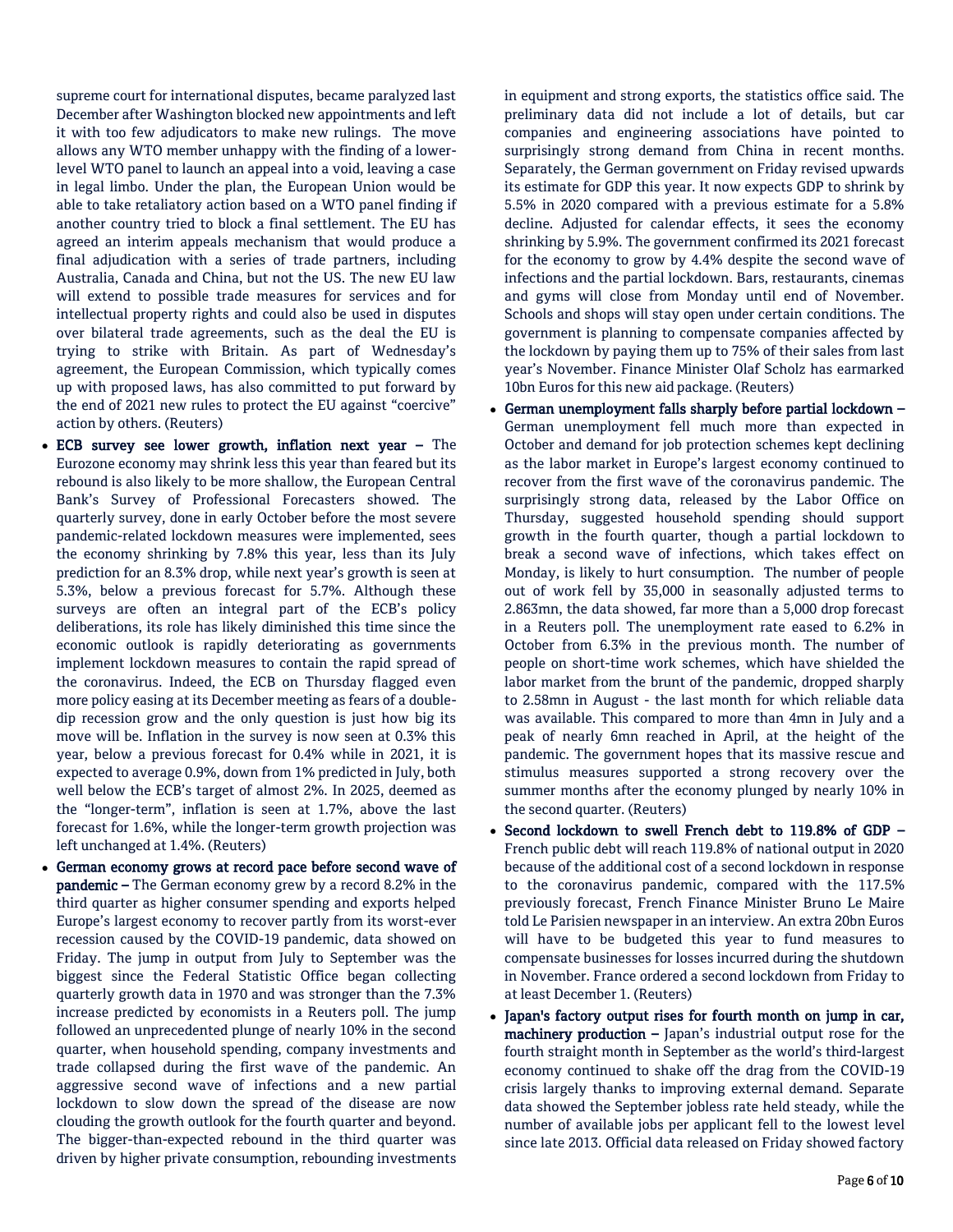output surged 4.0% in September from the previous month, mainly due to strength in car and production machinery manufacturing. The jump beat the median market forecast of a 3.2% gain in a Reuters poll of economists, and compared with a downwardly revised 1.0% rise in August. Manufacturers surveyed by the Ministry of Economy, Trade and Industry (METI) expect output to rise 4.5% in October and 1.2% in November. The government kept unchanged its assessment of industrial production, saying it was picking up. The economy posted its worst postwar contraction in the second quarter due to the coronavirus pandemic but has been gradually recovering. Gross domestic product data due on Nov. 16 is expected to show a return to growth in the three months through September, thanks in part to a rebound in exports and output. (Reuters)

- BOJ cuts growth forecast but flags policy pause on recovery prospects – The Bank of Japan (BOJ) trimmed its economic growth and inflation forecasts for the current fiscal year on Thursday but offered a more upbeat view on the recovery outlook, signaling that it has delivered enough stimulus for the time being. The central bank, however, warned the outlook was highly uncertain as the pandemic weighs on service-sector spending and a resurgence of infections in Europe dampen prospects for a sustained global recovery. BOJ Governor Haruhiko Kuroda said the bank was ready to extend the March 2021 deadline of its crisis-response program to help struggling companies, and take additional monetary easing steps if necessary. As widely expected, the central bank kept monetary policy steady, including a -0.1% target for short-term interest rates and a pledge to guide long-term rates around 0%. The BOJ also made no changes to a package of steps aimed at easing corporate funding strains, which has become its primary tool to deal with the pandemic-stricken economy. The package includes increased purchases of corporate debt and a new lending facility aimed at funneling money to smaller firms via financial institutions. (Reuters)
- Japan's retail sales fall for seventh straight month hurt by coronavirus – Japanese retail sales fell for the seventh straight month in September as the coronavirus pandemic kept a lid on consumers' shopping appetite, underscoring the fragile economic recovery from this year's slump. As the harm from the health crisis remains deep, Japanese Prime Minister Yoshihide Suga will announce next week a plan for fresh stimulus to help the recession-stricken economy, sources have told Reuters. Retail sales fell 8.7% in September from a year earlier, government data showed on Thursday, a bigger fall than a median market forecast for a 7.7% drop. Spending on items such as cars, consumer appliances and clothing declined last month, causing a big fall in the retail sales, the data showed. Analysts also said the year-on-year decline was exacerbated as people rushed to buy ahead of a sales tax hike in October last year. Compared with the previous month, retail sales slipped 0.1 % on a seasonally adjusted basis, reversing from a 4.6% gain in August. The world's third-largest economy is recovering from the worst postwar contraction in April-June, though any rebound is expected modest with growth taking some time to return to pre-COVID-19 levels. The signs are that lacklustre consumer spending and weak capital spending would offset a bounce in exports and factory output, putting

policymakers under presser to adopt more steps to help shore up the economy. (Reuters)

- China's factory activity growth slows slightly in October China's factory activity expanded at a slightly slower pace in October but was slightly above analysts' expectations, suggesting a continuing economic recovery as the country rebounds from the coronavirus shock. The official manufacturing Purchasing Manager's Index (PMI) fell to 51.4 in October from 51.5 in September, data from the National Bureau of Statistics showed on Saturday, remaining above the 50-point mark that separates growth from contraction. Analysts had expected it to slip slightly to 51.3 but said a broader recovery still appeared to be solidly on track. The data, particularly new export orders, indicates October's trade figures should stay strong, Zhou Maohua, an analyst at China Everbright Bank, said in a note. However, the epidemic's spread overseas could increase uncertainties for China's exports over the next few months, said Zhou. China's vast industrial sector is steadily returning to the levels seen before the pandemic paralyzed huge swathes of the economy. Pent-up demand, stimulus-driven infrastructure expansion and surprisingly resilient exports are propelling the rebound, though the global outlook is dimming as many Western countries battle renewed surges in the virus that causes COVID-19, with some going back into virus lockdowns. The official PMI, which largely focuses on big and state-owned firms, showed overall new orders remained steady at 52.8, while new export orders rose to 51.0, improving from 50.8 a month earlier. But smaller firms continued to struggle. A subindex for those companies stood at 49.4 in October, slipping back into contraction from September's 50.1. Companies also shed jobs for a sixth month in a row, and at a faster pace. A subindex for employment fell to 49.3 from September's 49.6. (Reuters)
- India to offer production-linked incentives to more sectors -India is working to offer production-linked incentives to more sectors to boost domestic manufacturing, a top government official said on Friday, bolstering efforts to attract new investments in its coronavirus-stricken economy. The Cabinet will soon consider approving such incentives for more sectors, Vice Chairman of NITI Aayog, Rajiv Kumar, a government think-tank told a virtual conference. Kumar did not specify which sectors might be made eligible for the incentives. The government earlier announced production-linked incentives for large-scale electronic goods makers, pharmaceutical companies and manufacturers of medical devices. (Reuters)

# Regional

 OPEC oil output rises more on Libya restart, Iraq – OPEC oil output has risen for a fourth month in October, a Reuters survey found, as a restart of more Libyan installations and higher Iraqi exports offset full adherence by other members to an OPEC-led supply cut deal. The 13-member OPEC has pumped 24.59mn bpd on average in October, the survey found, up 210,000 bpd from September and a further boost from the three-decade low reached in June. An increase in OPEC supply and a new hit to demand as coronavirus cases rise have weighed on oil prices, which have fallen 8% in October to near \$37 a barrel. This puts pressure on OPEC and allies, known as OPEC+, to postpone a planned January 2021 supply boost, some analysts say. "Oil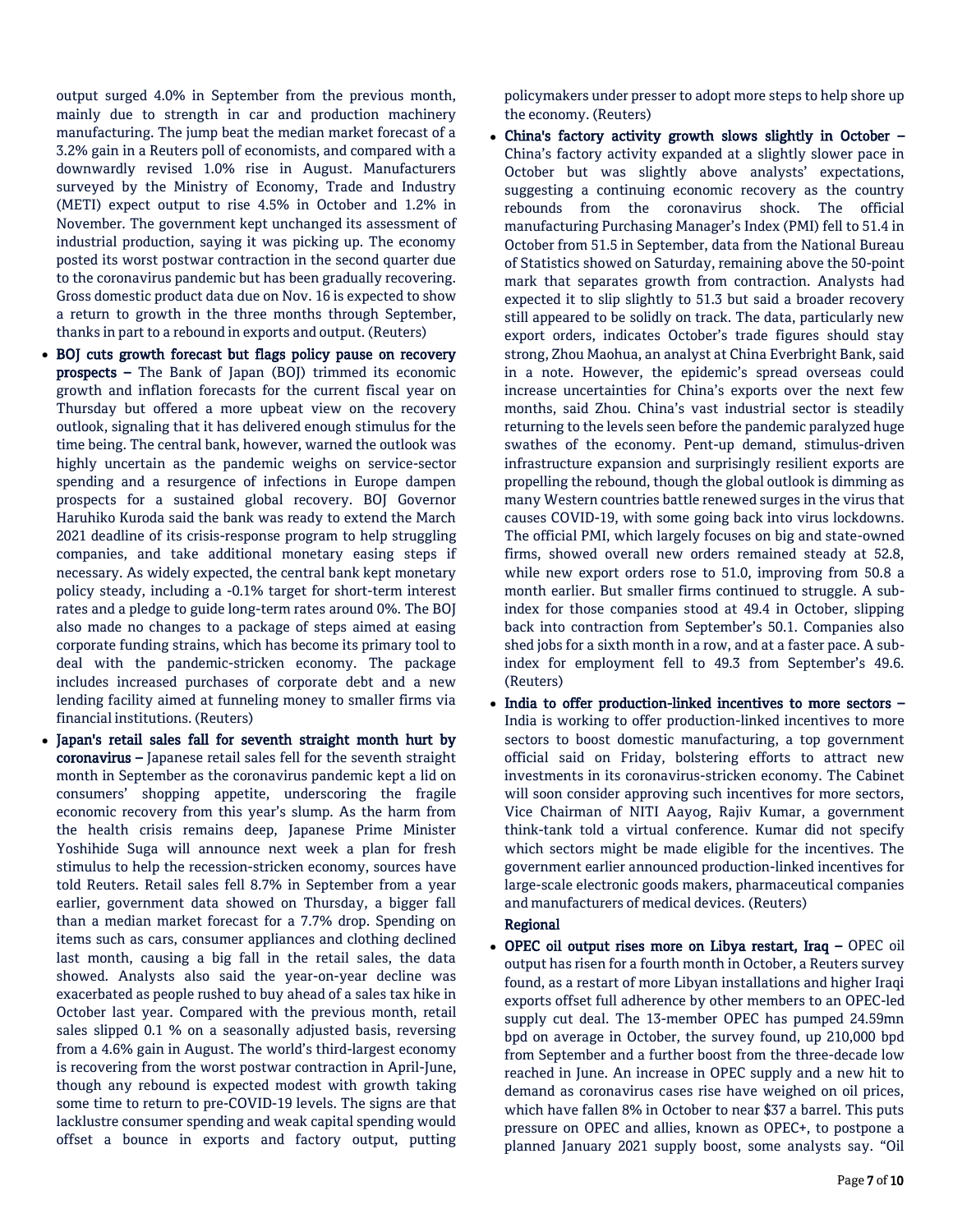demand is currently not supportive," Stephen Brennock of broker PVM said. "At the bare minimum, OPEC+ will have to roll over its current production levels until the end of March." (Reuters)

- Saudi Arabia may cut or keep Asia crude prices steady in December – Top oil exporter Saudi Arabia may maintain or cut slightly its crude official selling prices (OSPs) for Asian buyers in December after benchmark Dubai prices and refining margins weakened, a Reuters survey showed on Thursday. Three of six Asian buyers expect the December OSP for Saudi flagship grade Arab Light to fall by \$0.10-\$0.20 a barrel from the previous month, while two others expected prices to hold steady, the survey showed. The average Middle East benchmark cash Dubai's differential to Dubai swaps has slipped \$0.12 this month, indicating weakness in the market. Weak margins remain a major concern for Asian refiners as cracks for gasoline and naphtha softened from last month. (Reuters)
- Canada's Alberta, Saudi firm in talks on petrochemical plant Alberta's government is in talks with a private Saudi company to open a \$3.8bn -\$7.6bn) petrochemical plant in Canada's main oil and gas producing province, the Globe and Mail newspaper reported on Friday. Alberta is offering incentives for developers to build more petrochemical plants to create desperately needed jobs and demand for the province's natural gas. The pandemic has hammered fuel demand, lowering crude prices and forcing energy producers to cut costs and jobs. Associate Minister of Gas Dale Nally told the Globe that Saudi petrochemical firms are looking for new places to expand, including Alberta. He declined to identify the company with which the province is negotiating, but his office said it is not state-owned. (Reuters)
- Health Catalyst in multi-year pact with Middle East Healthcare – Health Catalyst (HCAT) stated that it has entered into a multi-year pact with Middle East Healthcare Company (MEAHCO). HCAT will service six Saudi German hospitals in the Kingdom of Saudi Arabia. (Bloomberg)
- Sulaiman Al Habib unit signs SR2.17bn facility with SABB North of Riyadh for Healthcare, a unit of Sulaiman Al Habib Medical Services, has signed a long term Shari'ah-compliant credit facility at SR2.17bn for financing north of Riyadh Hospital project, according to a statement. The financier is Saudi British Bank. The duration is 13 years with five years grace period. The guarantees include promissory note, corporate guarantee, mortgaged of the project's land to the bank. (Bloomberg)
- Israel Shipyards, DP World jointly bid in Haifa Port privatization – Israel Shipyards Industries has submitted a joint bid with Dubai's DP World in a tender to privatize Israel's Haifa Port, the company said on Thursday. The two signed an agreement for exclusive cooperation in the privatization of the port, one of Israel's two main sea terminals on its Mediterranean coast. The joint bid to the government privatization agency comes in the wake of Israel and the UAE agreeing to normalize ties in September. Israel Shipyards said the cooperation would help boost ports competition, lower costs and establish an advanced international trade and logistics infrastructure, adding it would make Haifa a central hub in the Middle East. Last month, Dubai state-owned DP World, which operates ports from Hong Kong to Buenos Aires, said it signed a

series of agreements with Israel's DoverTower that included a joint bid in the privatization of Haifa Port. DoverTower is coowned by Israeli businessman Shlomi Fogel, a shareholder in Israel Shipyards. At the time Fogel said DP World would collaborate with Israel Shipyards in the Haifa Port privatization. (Bloomberg)

 Fitch affirms Abu Dhabi at 'AA'; with a Stable outlook – The 'AA' rating reflects Abu Dhabi's strong fiscal and external metrics and high GDP per capita, balanced by high dependence on hydrocarbons, an economic policy framework still under development and relatively weak governance indicators. Government debt, although rising, is among the lowest and sovereign net foreign assets are estimated to be the third largest among Fitch-rated sovereigns, at 218% of GDP at end-2019. This provides strong resilience to the oil price shock as hydrocarbons contributing around 80% of fiscal revenue leads to high volatility in fiscal outturns. The COVID-19 pandemic and the oil price shock will tip the fiscal balance into a deficit of 5.9% of GDP from a 2.1% surplus in 2019. Fitch expects both revenue and spending to contract in 2020. The fiscal deficit will progressively narrow to close to balance over the next three years as oil prices recover moderately. Fitch's fiscal numbers include in revenue the estimated investment income of Abu Dhabi Investment Authority (ADIA), which had estimated foreign assets of \$579bn (230% of GDP) at end-2019, but treat the estimated cash transfers from ADIA (which the government includes in dividend revenue) as financing items. Fitch forecasts hydrocarbon revenues, including dividends of the Abu Dhabi National Oil Company (ADNOC), to drop by about 35% in 2020, reflecting a nearly 8% contraction in production volumes, in line with the UAE's OPEC commitments, and oil prices averaging USD41 per barrel. Downstream production and profitability will also drop. Non-oil revenue will also fall due to the contraction of non-oil activity and the limited measures deployed to support businesses by lowering fees and charges. This shortfall in fiscal revenue will be only partly mitigated by the new dividend policy introduced in 2019. The government's new dividend policy requires Mubadala and ADQ, the government's strategic investment vehicles, to transfer dividends to the government each year. However, the amount of these dividends remains unclear, as does their sustainability over time. ADNOC and ADIA were already paying dividends. Fitch expects domestic expenditure to remain broadly stable as the government will try to avoid weakening the non-oil economy, which was already in recession in 2018 and 2019 and has been badly hit by the COVID-19 crisis. The Abu Dhabi authorities have not attempted to compensate the lower global demand with additional spending and Abu Dhabi's social safety net does not cover most of the resident population, so that there will not be a material impact of automatic stabilizers on the budget. The authorities will cut foreign spending, in particular its contribution to the federal budget for military operations. The government estimates that the scaling back of military involvement in Yemen will reduce spending by over 4% of 2020 GDP. Spending on aid to foreign governments is also budgeted to contract, although Abu Dhabi could choose to extend support to neighbors and allies facing financial difficulties. Financing needs (fiscal balance excluding estimated ADIA investment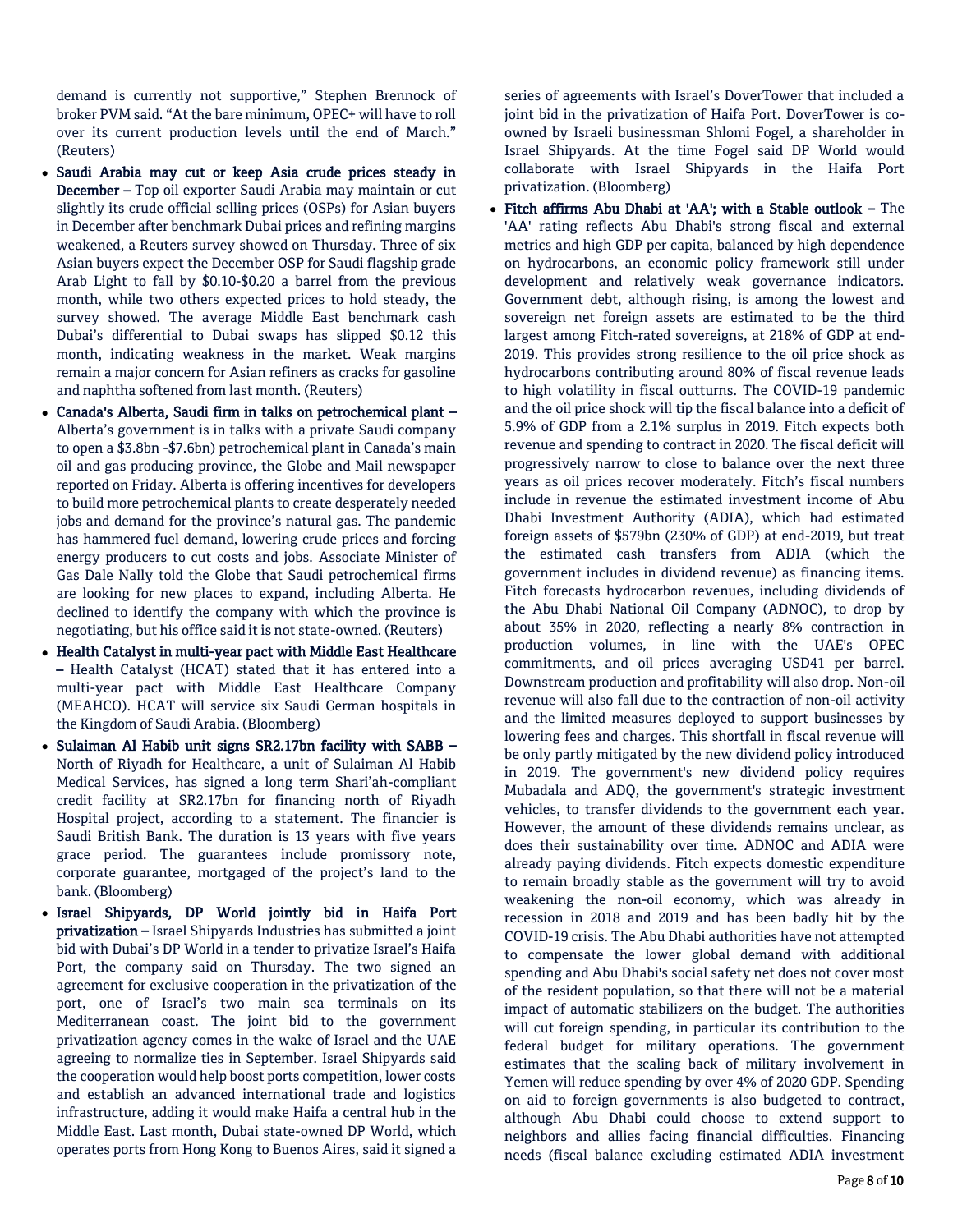income) will reach over 10% of GDP in 2020 (USD20 billion) and average 7.7% of GDP over 2021 -2022. The issuance of \$15bn in Eurobonds in 2020 suggests a continued preference by the authorities of debt financing over drawing down ADIA assets. After use of part of the government's cash reserves, we expect drawdown on ADIA's assets in 2020 to remain low. Larger debt maturities in 2021 and 2022 are likely to result in a higher volume of debt issuances or higher asset drawdown despite a lower deficit. (Bloomberg)

- Abu Dhabi to issue FDI licenses allowing 100% foreign ownership - Abu Dhabi, the capital of the UAE, will issue foreign direct investment (FDI) licenses to allow foreign investors to own 100% of projects in the Emirate in sectors including agriculture, industry and services, state news agency WAM reported on Wednesday. The move implements a foreign investment law approved in 2018 allowing foreign investors to own more than 49% and up to 100% of some UAE businesses, as the country seeks to boost private sector activity. WAM said 122 economic activities, which were approved by the UAE cabinet last year across 13 sectors, would allow 100% foreign ownership in Abu Dhabi. (Zawya)
- Kuwait says supports any OPEC+ supply decision as 2021 curbs **loom –** Kuwait said on Thursday it would support any decision made by OPEC and its allies on future oil supply policy after OPEC and industry sources told Reuters some producers would prefer to pump more from January rather than extend output curbs. De -facto OPEC leader Saudi Arabia and non -OPEC Russia are in favor of extending existing oil production cuts of around 7.7mn bpd into next year. They want to maintain cuts because fuel demand worldwide remains depressed due to the coronavirus pandemic's impact on population movement and economic activity. Extending existing curbs would mark a change from the existing pact between the Organization of the Petroleum Exporting Countries (OPEC) and allies, a group known as OPEC+. The producers had previously agreed to raise output by 2mn bpd in January. "Kuwait fully supports the joint OPEC+ efforts to restore balance to the oil market, and going forward we will also support whatever necessary joint decisions will be agreed to under the OPEC+ framework," Kuwaiti Oil Minister, Khaled Al -Fadhel said in a report published by state news agency KUNA. (Reuters)
- Oman crude official price set at \$41.11/bbl for December The official selling price of Oman crude was set at \$41.11/bbl for December, according to the average of daily marker price on Dubai Mercantile Exchange. OSP was down \$0.49/bbl, or -1.2%, from \$41.60/bbl for November. (Bloomberg)